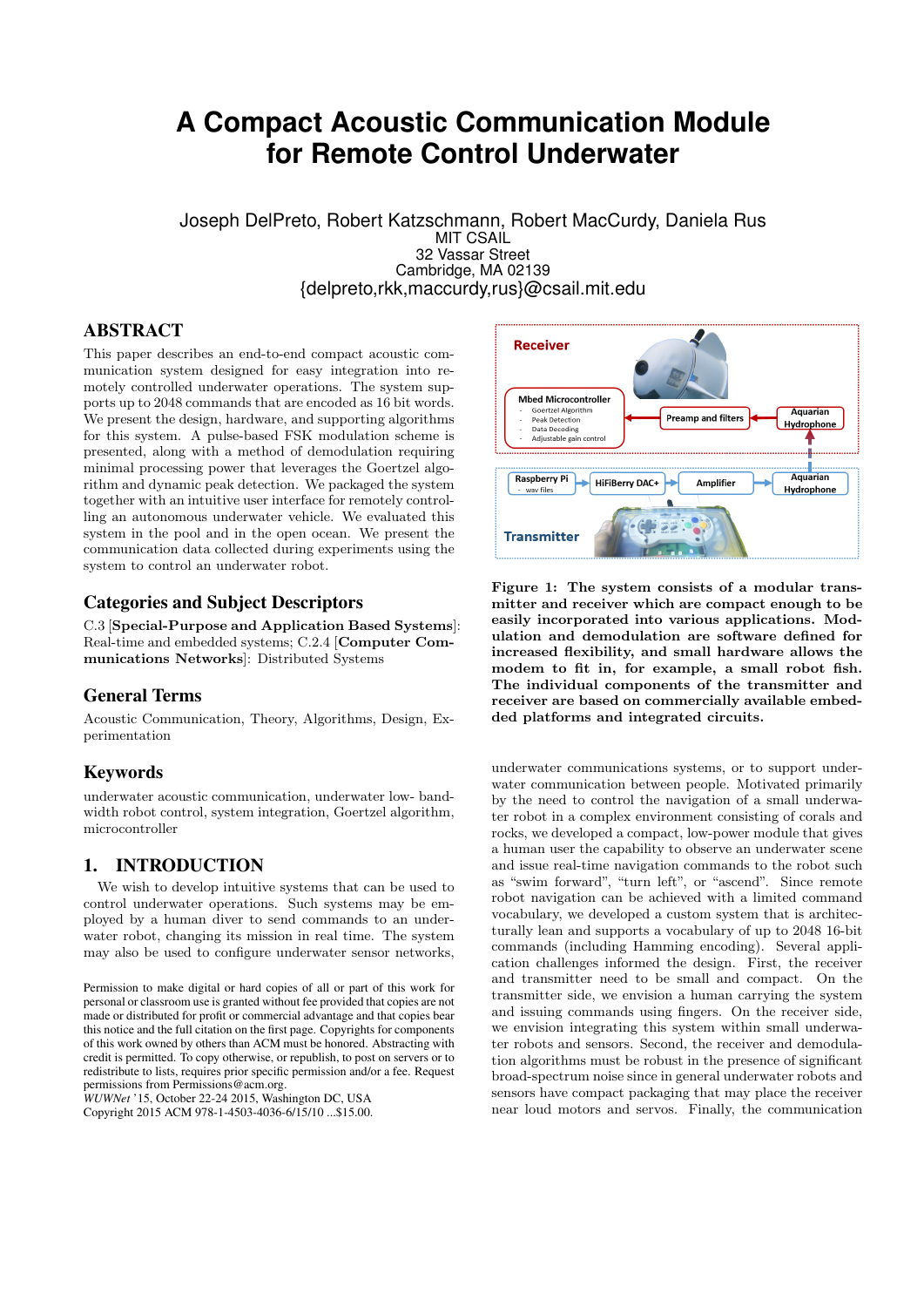system should be low cost, low power, and easy to use.

As underwater robotics and sensor networks become more prevalent, there is an increasing need for such small, low cost, easily deployable underwater communication systems. Various solutions have been developed based on radio frequencies (RF), optical links, and acoustic signals, but they are often bulky, expensive, or computationally intensive. While many of these systems are designed for long range and/or high bandwidth general communications, applications such as remotely controlling underwater robots within visible range can be satisfied with slower data rates and shorter ranges. The work described in this paper focuses on implementing a compact, low cost, low power, architecturally lean, and easy to use acoustic transmitter and receiver with minimal custom hardware.

The end-to-end acoustic communication system consists of a modular transmitter packaged in a user interface and a modular receiver that can be integrated in an underwater asset such as a robot. The transmitter consists of a Raspberry Pi and a commercially available DAC for audio output, while the receiver consists of a preamplification and filtering board connected to an Mbed microcontroller. A pulse-based FSK modulation scheme is presented, along with a method of demodulation requiring minimal processing power that leverages the Goertzel algorithm and dynamic peak detection. The user interface consists of a game controller packaged in a 22 cm x 22 cm x 8 cm water-tight enclosure.

We have evaluated the underwater remote control system in the pool and in the ocean. These experiments were a first step towards characterizing its communication parameters and using the system to control a small robot: a bio-inspired robotic fish measuring approximately 47 cm x  $24 \text{ cm} \times 18.5 \text{ cm}$  with only  $30 \text{ cm}^3$  available for the acoustic receiver. The remote control unit successfully steered the robot during 6, 45-minute trials in a complex underwater environment. The remote control system supports 2048 distinct messages with a data rate of one message per second (at 20 bits/s) using signals of 30 kHz and 36 kHz. The system can communicate over a distance of up to 10 m in a shallow, cluttered underwater environment in the presence of loud motor noise.

This paper contributes the following:

- an end-to-end unidirectional acoustic communication system whose modulation is software defined and whose only custom electronics are filtering and amplification circuits
- an acoustic transmitter module packaged with an intuitive user interface that can be carried and operated by an underwater operator
- a receiver module that can be integrated with an underwater asset such as a robot and that uses a single Mbed microcontroller for sampling, signal processing, demodulation, and robot control
- a modulation scheme based on Frequency Shift Keying (FSK), and algorithms for efficiently demodulating the transmitted words
- experimental results with the remote control of robot fish in a complex coral reef environment in the ocean

This paper discusses related work in Section [2,](#page-1-0) and our approach to modulation and encoding in Section [3.](#page-1-1) Section [4](#page-2-0) describes the software and hardware of the transmitter and the receiver. Results from experiments in a fish tank, a pool, and the open ocean are then presented in Section [5,](#page-4-0) and Section [6](#page-5-0) concludes and indicates future work.

## <span id="page-1-0"></span>2. RELATED WORK

One avenue that has been explored for underwater communication is to use RF signals [\[16\]](#page-6-0). However, radio-frequency signals are rapidly attenuated in saltwater, severely restricting the feasible transmission range [\[7\]](#page-6-1). Optical communications are a common alternative choice for aquatic data transmission, and works such as [\[22,](#page-6-2) [10,](#page-6-3) [11\]](#page-6-4) have used optical systems to transmit data. However, visible light is subject to significant scattering, and ambient light near the surface can introduce noise in the communication channel. In addition, optical links are typically directional and may require steering apparatus or arrays of transmitters and receivers in order to achieve omni-directional communication.

Considering the difficulty of communicating underwater via electromagnetic waves, acoustic transmission has been widely adopted [\[8,](#page-6-5) [20\]](#page-6-6). Yet the underwater environment also presents challenges for acoustic methods [\[2\]](#page-6-7), such as multipath effects and Doppler shifts. A modem developed at the Woods Hole Oceanographic Institution [\[14,](#page-6-8) [12\]](#page-6-9) is able to operate in this difficult environment, but the physical size and the power consumption are too large for the compact underwater devices targeted in this paper. Similarly, many other modems such as those described in [\[17,](#page-6-10) [19\]](#page-6-11) and commercially available modems such as [\[4,](#page-6-12) [15\]](#page-6-13) are generally focused on higher data rates and longer ranges than are required for remote underwater operation by a diver, and become too bulky and expensive for the presented application. Additionally, many acoustic modems such as [\[22\]](#page-6-2) use hardware-defined signal generation and detection, which limits the available processing and reduces versatility.

Compared to existing systems, we desired a module that does not require elaborate synchronization between transmitter and receiver and that uses a lean communication protocol. Most of the previous works are designed to send large chunks of arbitrary data, but become inefficient for sending small amounts of data at a time as an underwater control application requires. We wanted a modular plug and play system for sending words from a limited vocabulary, that could be easily integrated into an existing compact underwater robot and that facilitates the easy implementation of various encoding schemes.

## <span id="page-1-1"></span>3. MODULATION AND ENCODING

Figure [1](#page-0-0) summarizes the architecture of the acoustic communication module for underwater remote control. It illustrates an encapsulated controller as transmitter and a robotic fish as receiver, but the system is modular and can be integrated in any underwater system. This section describes the underlying approach to encoding bits and words, addresses the problems of multipath and frequency shifting, and provides an explanation for the chosen communication frequencies. The implementation of these concepts is then given in Section [4.](#page-2-0)

## 3.1 Encoding of Bits

We implemented a modulation scheme that can be efficiently demodulated by a microcontroller while still addressing acoustic challenges such as multipath and Doppler shift. The scheme is based on Binary Frequency Shift Keying (BFSK), where two frequencies are chosen to each represent a binary 1 and 0. Rather than continuously playing either of these tones, however, our protocol represents a bit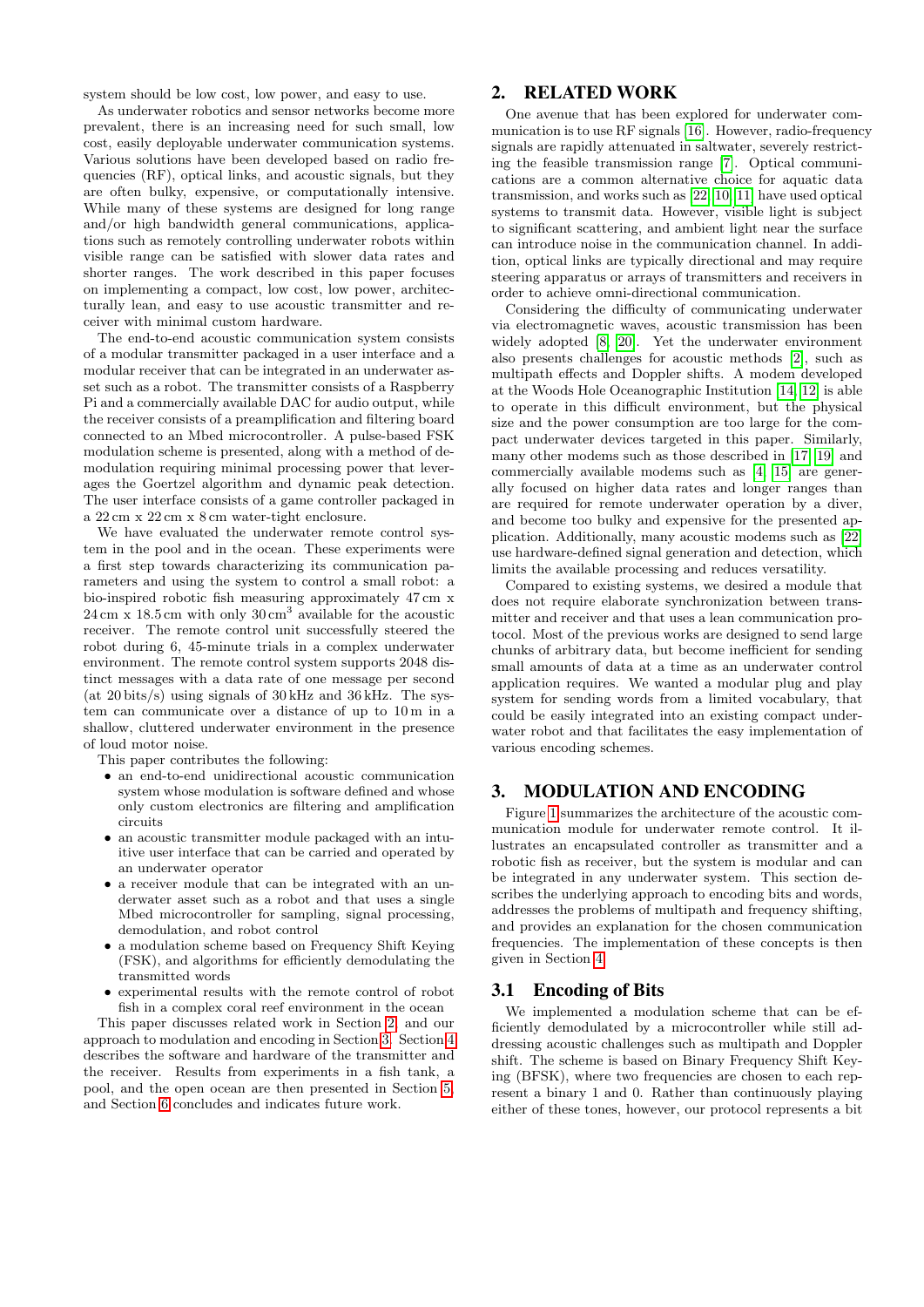

<span id="page-2-1"></span>Figure 2: A bit is represented by a brief pulse of one of two frequencies, followed by a period of silence to wait out multipath effects such as reflections. The receiver only needs to detect leading edges of pulses.

as a brief pulse of the appropriate tone followed by a period of silence as illustrated in Figure [2.](#page-2-1) An advantage of this modulation is that it can be reliably demodulated by a microcontroller without requiring specialized circuitry or intensive processing. Furthermore, it does not require elaborate methods of establishing synchronization or alignment between the transmitter and the receiver.

### *3.1.1 Frequency Choice*

The sampling rate of the microcontroller was set to 250 kHz, so the frequency content of our signals must be below 125 kHz. The tone detector's parameters yield an effective bandwidth of 2 kHz, so the frequencies used for FSK modulation should preferably be separated by twice this amount to prevent cross contamination between channels.

We also considered ambient noise in the ocean as a source of interference with the receiver. Man-made sources and seismic activity add broad spectrum noise to the ocean, though frequency-dependent attenuation limits the likely level of interference from distant sources to frequencies less than 10 kHz. Noise from wind and waves can be considerable between 10 kHz and 100 kHz [\[20\]](#page-6-6) and is more significant in shallow water [\[21,](#page-6-14) [6\]](#page-6-15). Additionally, noise from fish is typically below 10 kHz [\[5\]](#page-6-16). Finally, it has been observed that the hearing sensitivity of many common aquatic species decays significantly above 10 kHz [\[3,](#page-6-17) [18\]](#page-6-18) although some cetaceans and pinnipeds can hear well above this range [\[1\]](#page-6-19).

Taking these considerations into account, the current implementation employs a tone of  $f_0 = 36$  kHz to represent the binary symbol 0 and a tone of  $f_1 = 30$  kHz to represent the binary symbol 1.

#### *3.1.2 Multipath and Reflections: Pulse Timing*

Our scheme addresses reflections via the guard intervals between pulses, which are chosen to be long enough to outlast dominant reflections. The receiver only needs to detect leading edges of tone pulses; as soon as it identifies a pulse, it enters a waiting (guard) state and ignores incoming signals. We observed that most reflections die off after approximately 20 ms when testing in a fish tank and after approximately 3 ms in a large pool (see Figure [3\)](#page-4-1). The current implementation sets a very conservative  $t_{guard}$  = 45 ms. The duration of the pulse must be long enough to ensure reliable detection at the receiver, and the current implementation sets  $t_{pulse} = 5$  ms.

#### *3.1.3 Frequency Shifts*

Another challenge of underwater communications is frequency shifting. A common cause of this is the Doppler

effect, which can be significant when considering the relatively slow speed of sound in water [\[9\]](#page-6-20). In addition, clock drift in the microcontrollers may cause discrepancies in the received frequency content. Our modulation scheme therefore includes a tone detector bandwidth, currently 2 kHz, wide enough to accommodate Doppler shifts and oscillator uncertainty.

## 3.2 Encoding of Words

Data words are encoded by sequentially transmitting bits followed by a waiting period. This waiting duration is lowerbounded by the bit-level guard interval. The current implementation conservatively uses at least twice  $t_{guard}$  to ensure the reliable detection of the start of a word.

The target application requires the transmitter to control four parameters: thrust, frequency, pitch, and yaw. Thrust and frequency are each defined to have 4 states, while pitch and yaw are each defined to have 7 states, so the entire fish state can be represented by 10 bits. An additional bit is included to toggle video recording. These 11 bits are expanded into a 16-bit word via a (15, 11) Hamming encoding with an additional parity bit.

#### <span id="page-2-0"></span>4. IMPLEMENTATION

Our modulation protocol was implemented as a small and low cost platform suitable for integration into a compact robot fish. Figure [1](#page-0-0) shows a block diagram of the system.

## 4.1 Transmitter

## *4.1.1 Hardware*

The main hardware components of the transmitter are a Raspberry Pi Model B+ with a HiFiBerry DAC+, a PCB containing an audio amplifier and output transformer, indicator LEDs, an unamplified hydrophone, and a USB game controller. These were packaged into a waterproof OtterBox modified to have a flexible rubber membrane that allows button presses. The box was then filled with mineral oil to provide pressure equalization across the membrane.

#### *4.1.2 Software*

In order to maintain versatility, a wav file was precomputed according to our modulation scheme for every possible data word. The stereo wav files' Left and Right channels are inverted relative to each other to form a differential drive signal for a mono amplifier, and use 16-bit sampling at 192 kHz. As the user uses the game pad, the desired state of the robot is updated on the transmitter and indicated via LEDs, and the appropriate wav file is selected. Since communications are one-directional, no acknowledgments from the AUV are possible; the current state is repeatedly played once per second so that if a transmission is corrupted, the robot will eventually receive the desired state.

## 4.2 Receiver

#### *4.2.1 Hardware*

The receiver is implemented using an Mbed microcontroller based on the NXP LPC1768 with a 32-bit ARM Cortex-M3 core running at 96 MHz. The on-board 12-bit ADC is used to sample the audio signals coming from a hydrophone via a PCB containing filtering and pre-amplification circuits. Space and mass limitations restricted the hydrophone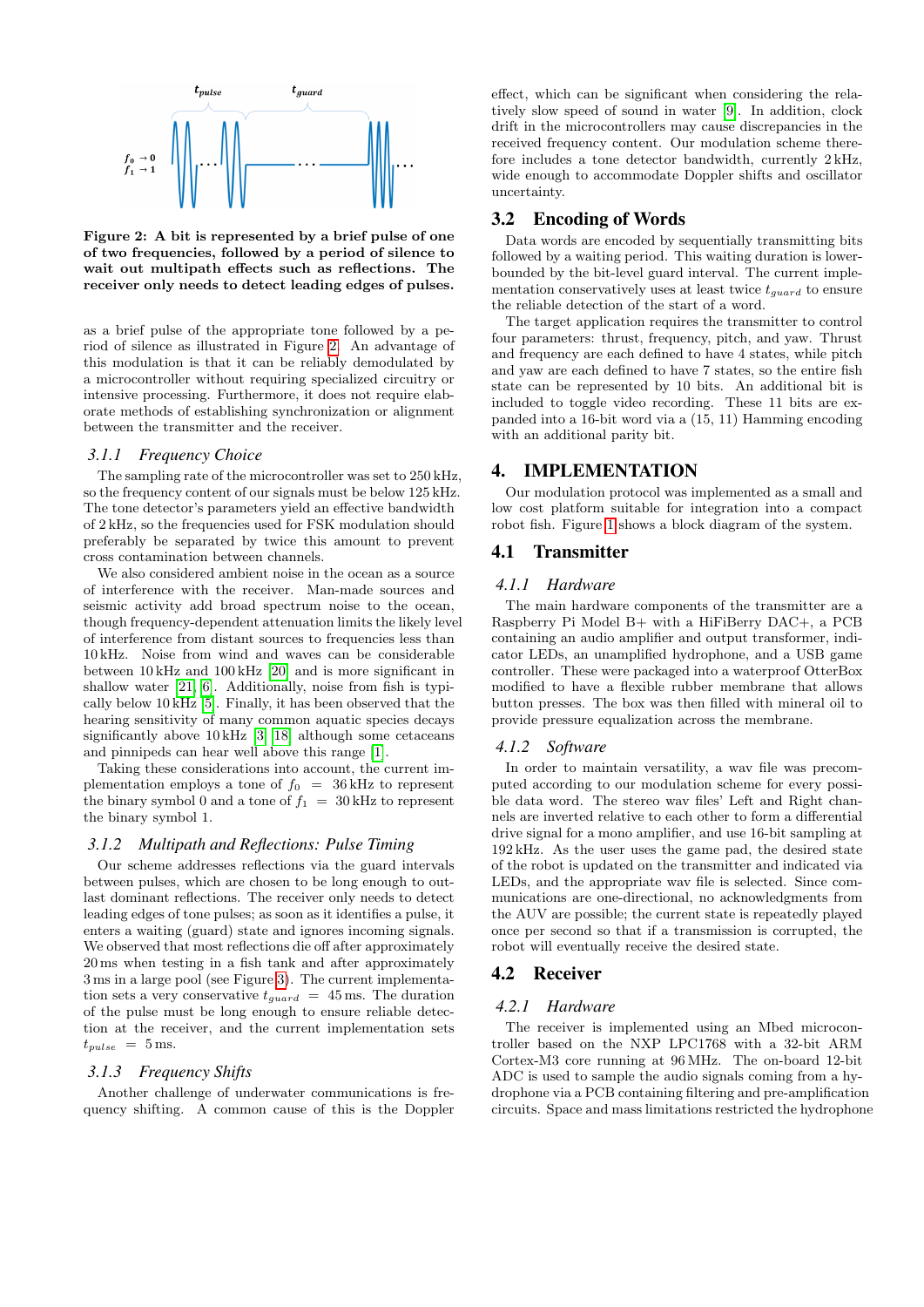choice to small unamplified piezoelectric types. The model we selected (AS-1 from Aquarian Audio) has a typical voltagemode receive sensitivity of -207 db re  $1 \text{ V}/\mu\text{Pa}$ . The hydrophone has a transmit sensitivity of 116 dB re  $1 \text{V}/\mu\text{Pa}$  (1 Vrms input at 1 m range) at 30 kHz and can be driven at up to 70 V peak-to-peak, yielding a transmit sound pressure level of 143 dB re  $1V/\mu Pa$ . A spherical spreading model predicts that the received signal level at 10 m range will be  $70 \mu$ V RMS, requiring 80 dB of gain to saturate the ADC. We designed a multi-stage amplification board that employs a low-noise JFET common-source amplifier to buffer the hydrophone and provide 17 db of gain. The signal is then bandpass-filtered and amplified by 40 db using a Quad Op Amp circuit in a Sallen-Key topology. The pass band is 20 kHz wide, centered at 30 kHz, and employs a Bessel response to provide uniform group delay. Finally, the signal passes through a variable gain amplifier (VGA), capable of controlling the gain from 0 to 40 db, in 7 increments distributed linearly-in-db. Audio signals often span many decades of intensity and the VGA stage allows the detector to ensure that the limited dynamic range of the 12 bit ADC is matched to the strength of the received signal. The entire receiver consumes approximately 815 mW during normal operation (with the microcontroller using about 740 mW of that power).

The small microcontroller and limited custom hardware enable installation within a compact underwater device. For example, it was integrated into a robotic fish that only has 30 cm<sup>3</sup> available for the acoustic receiver.

#### *4.2.2 Sampling*

The Mbed's onboard ADC is configured to be triggered by a hardware timer every  $4 \mu s$ . A Direct Memory Access (DMA) chain then fills a buffer with these samples, allowing fast sampling to be achieved without consuming processor time; signal processing and demodulation can occur while the next buffer of samples is being acquired by the hardware. Note that this implies the demodulation algorithm must be fast enough to terminate in less time than it takes to acquire a buffer of samples.

#### *4.2.3 Tone Detection and Adaptive Peak Detection*

Although performing a Fast Fourier Transform (FFT) on the buffers of samples proved too computationally intensive for the embedded application, individual terms of the Discrete Fourier Transform (DFT) can be computed using the Goertzel Algorithm [\[13\]](#page-6-21), which was implemented on the Mbed using fixed-point arithmetic. The effective bin width of the Goertzel algorithm is defined by the sampling interval and the buffer size; the current sampling frequency is 250 kHz and each buffer consists of 125 samples, yielding an effective bandwidth of 2 kHz. The computed tone powers are low-pass filtered and passed to an adaptive peak detection algorithm, which maintains a circular buffer of the last 25 ms worth of results (half of a bit width using the current timing). As each new result arrives, the buffer is evaluated to determine whether or not a tone has been detected; it imposes some a priori knowledge about the anticipated shape of a peak, and uses the other frequency channel as an estimate of noise level since only one tone should ever be present at a time. The structure of a peak is imposed by conceptually dividing the buffer into a smaller region of the most recent outputs,  $b_{small}$ , and the remaining larger portion of

older outputs,  $b_{large}$ . The following are then tested:

- $\overline{b_{small}} > \overline{b_{large}} \times 0.625$
- max  $b_{small} >$  max  $b_{large}$
- $\bullet$   $\frac{1}{b_{small\_other\_channel}} \times 1.14$
- $\bullet$   $\overline{b_{small}} > \overline{b_{large\_other\_channel}} \times 0.625$
- max  $b_{small} > \overline{b_{large}} \times 0.0625$
- max  $b_{small} > 100$

If at least 6 positive detection decisions are made within a period of 10 samples, a tone is declared present. For computational efficiency, summations are stored rather than averages and the constant factors above were chosen so that all calculations can be achieved using bit shifts rather than explicit multiplication or division.

Using these optimizations, the algorithm completes within the time it takes for a buffer of samples to be gathered. All processing of a buffer, including Goertzel filtering, peak detection, demodulation, and adjustable gain control, completes in under  $120 \mu s$  (40% of the buffer acquisition time).

This adaptive peak detection algorithm, combined with the inherit ability of the Goertzel algorithm to accentuate values for the desired tones, allows the receiver to be robust to noise as well as rapidly varying signal levels that occur as the hydrophones are displaced relative to each other and the underwater channel characteristics change.

<span id="page-3-0"></span>

| <b>Algorithm 1</b> Outline of Bit and Word Detection Algorithm                         |
|----------------------------------------------------------------------------------------|
| 1: $timer \leftarrow 0$<br>$\triangleright$ Counts sample buffers                      |
| 2: bitIndex $\leftarrow 0$<br>$\triangleright$ Index into current data word            |
| 3: between $Words \leftarrow$ false<br>$\triangleright$ Whether we think we are in the |
| inter-word guard interval                                                              |
| 4:<br>while Receiver Running do                                                        |
| 5:<br>Acquire buffer of samples<br>$\triangleright$ Using DMA                          |
| $rac{6}{7}$ :<br>8:<br>$timer \leftarrow timer + 1$                                    |
| Apply adaptive thresholding to tone detector outputs                                   |
| if tone is detected then                                                               |
| 9:<br>if timer $>$ interWordWait then $\triangleright$ Check for inter-word            |
| guard interval                                                                         |
| 10:<br>if betweenWords and have complete word then                                     |
| 11:<br>$\triangleright$ Successfully received word                                     |
| 12:<br>Decode Hamming word and command fish                                            |
| 13:<br>$bitIndex \leftarrow 0$                                                         |
| 14:<br>else if $\neg$ betweenWords then $\triangleright$ A bit was omitted             |
| 15:<br>$bitIndex \leftarrow 0$                                                         |
| 16:<br>end if                                                                          |
| 17:<br>$betweenWords \leftarrow false$                                                 |
| 18:<br>else if betweenWords then<br>$\triangleright$ A bit was inserted                |
| 19:<br>$bitIndex \leftarrow 0$                                                         |
| 20:<br>end if                                                                          |
| 21:<br>if $\neg$ betweenWords then<br>$\triangleright$ Store the new bit               |
| 22:<br>Add new bit to current word at index bitIndex                                   |
| 23:<br>$bitIndex \leftarrow bitIndex + 1$                                              |
| 24:<br>$timer \leftarrow 0$                                                            |
| 25:<br>if have complete word then                                                      |
| 26:<br>$between Words \leftarrow true$<br>$\triangleright$ Command will be             |
| applied at start of next word to protect against bit insertions                        |
| 27:<br>end if                                                                          |
| 28:<br>end if                                                                          |
| 29:<br>Set flag to wait for inter-bit guard period                                     |
| 30:<br>end if                                                                          |
| 31:<br>end while                                                                       |

#### *4.2.4 Word Detection*

The timing of the modulation protocol forms the basis of a state machine, outlined in Algorithm [1,](#page-3-0) that gathers bits into complete words of data. This timing is also used to detect erroneous bit insertions and deletions, while the Hamming code is used to detect erroneous bit flips. Although synchronization may be lost due to erroneous bit insertions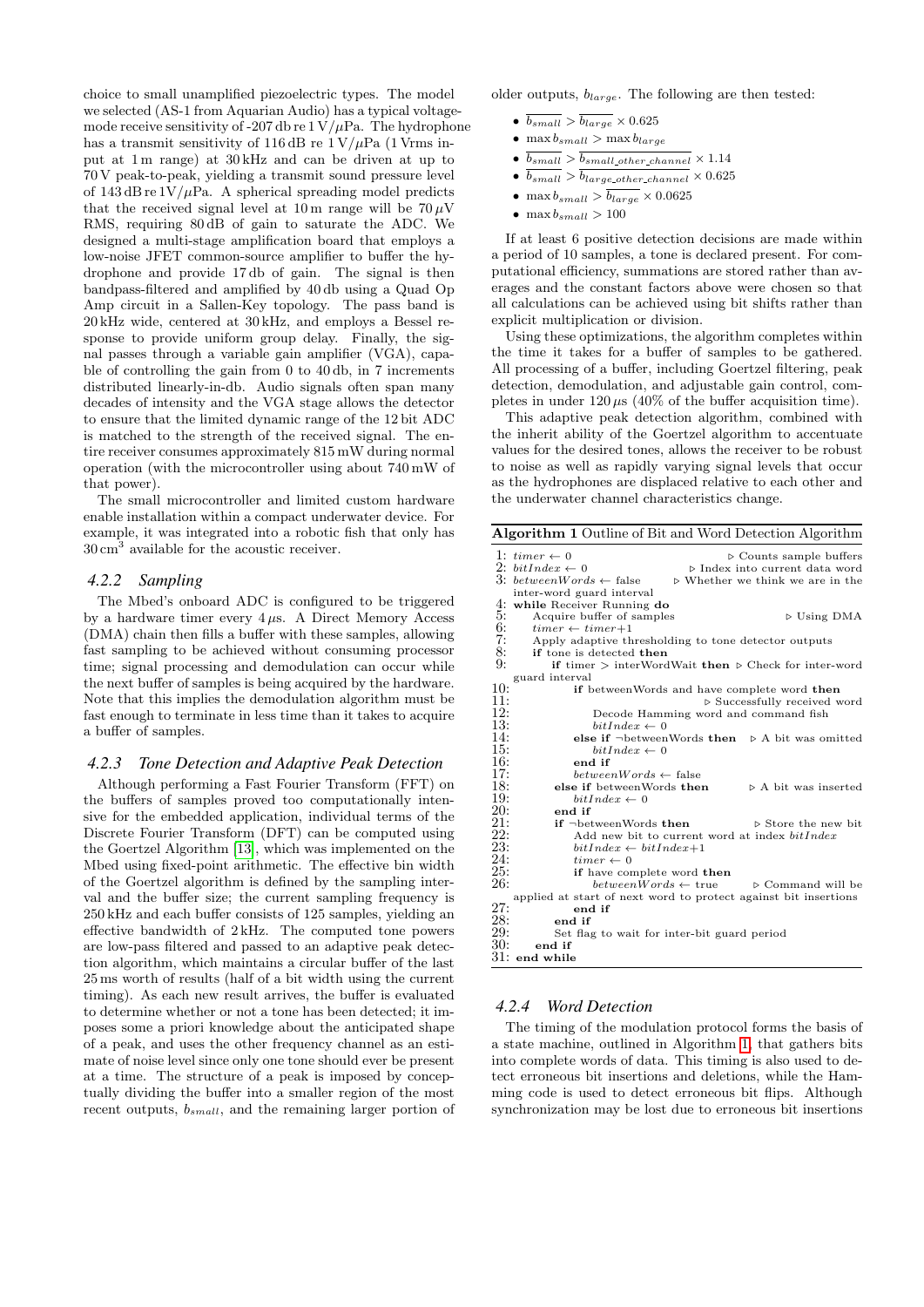

<span id="page-4-1"></span>Figure 3: Signals received when transmitting brief pulses in a fish tank (left) and in a big pool (right) clearly demonstrate the presence of reflections. Since longer paths lead to higher attenuation, the signal-to-noise ratio of multipath effects dies off after about 25 ms in the tank and 3 ms in the pool.

or deletions, the state machine will detect this at the completion of a word and automatically reestablish synchronization at the start of the next word.

#### *4.2.5 Adjustable Gain Control*

In order to account for varying signal levels, the preamplifier offers 7 levels of programmable gain. As each buffer of samples is gathered, the Mbed records the average value of the raw incoming signal (computed using a bit shift rather than explicit division) and sums them over a 10 second period. Knowing the current gain being applied to the signal, the ideal new gain to keep the received signal at about 2 Volts Peak-to-Peak can be calculated. From the available gains of 1, 2, 5, 10, 20, 50, and 100, the best setting is then chosen and applied.

#### <span id="page-4-0"></span>5. EXPERIMENTAL RESULTS

We evaluated this system in a fish tank, a pool, and in the ocean to evaluate its reliability, speed, range, and robustness. We present data collected from experiments where the acoustic communications were isolated and from experiments where the system was used to control an autonomous underwater robotic fish.

### 5.1 Pool and Tank Experiments

The communication system was evaluated in a fish tank  $(1.2 \text{ m x } 0.3 \text{ m x } 0.45 \text{ m})$ , a small pool  $(12.5 \text{ m x } 5.5 \text{ m x } 1.2 \text{ m})$ and a big pool  $(23 \text{ m x } 12.5 \text{ m x } 3 \text{ m})$ , whose confined natures lead to interfering reflections. Although signal paths in the pool have longer times of flight, highly delayed reflections will be significantly attenuated. As can be seen in Figure [3,](#page-4-1) effects from reflections die out quickly in the pool but are more sustained in the fish tank.

The performance of the system in the presence of noise was also investigated by running the robot's motor, which injects significant broad-spectrum noise as illustrated in Figure [4.](#page-4-2) The strong impact of this on the outputs of the Goertzel algorithm can be seen in Figure [6](#page-5-1) and Figure [7.](#page-5-2) The adaptive peak detection algorithm is still able to recover the data from the received signal over a diminished range.



<span id="page-4-2"></span>Figure 4: The motor of the robot fish introduces significant noise across a wide range of frequencies. as seen in this Fast Fourier Transform recorded from a hydrophone nearby the motor in the small pool.



<span id="page-4-3"></span>Figure 5: A sequence of 200 alternating bits was transmitted over varying distances in a big pool, with the motor on and off, to evaluate range and robustness. The results indicate effective communication at ranges of about 15 to 20 m.

We investigated the system's ability to cope with these challenges by transmitting a sequence of 200 alternating bits at a rate of 20 bits/second. The entire sequence was successfully received without any errors in the fish tank at a distance of 0.5 m with the motor turned off. Results from performing the experiment in the pool at various distances and depths, both with the motor off and on, are presented in Figure [5.](#page-4-3) With the receiver very close to the surface, errorfree communication was observed at a 6 m range and about 70% of the data was received at a range over 10 m. When the receiver was submerged to a few meters, error-free communication was observed for ranges up to about 15 m, with over 97% of the data being successfully received at 21 m. Shallower communications are more challenging due to the increased strength of surface reflections as well as noise such as waves and swimmers. The effective communication range remains similar when the robot's motor is turned on, indicating the receiver's ability to cope with additional noise. However, more trials would be necessary to make a statistically significant comparison between the performance with and without motor noise.

The results indicate that effective control can be established at 20 bits/second over about 15 to 20 m (and possibly longer with additional error correction logic). To demonstrate this, 16 bit data words were transmitted with 50 ms for each bit and 200 ms between words. At separations of about 0.5 m in the fish tank and 10 m in the small pool, a 250 word sequence was successfully received without any er-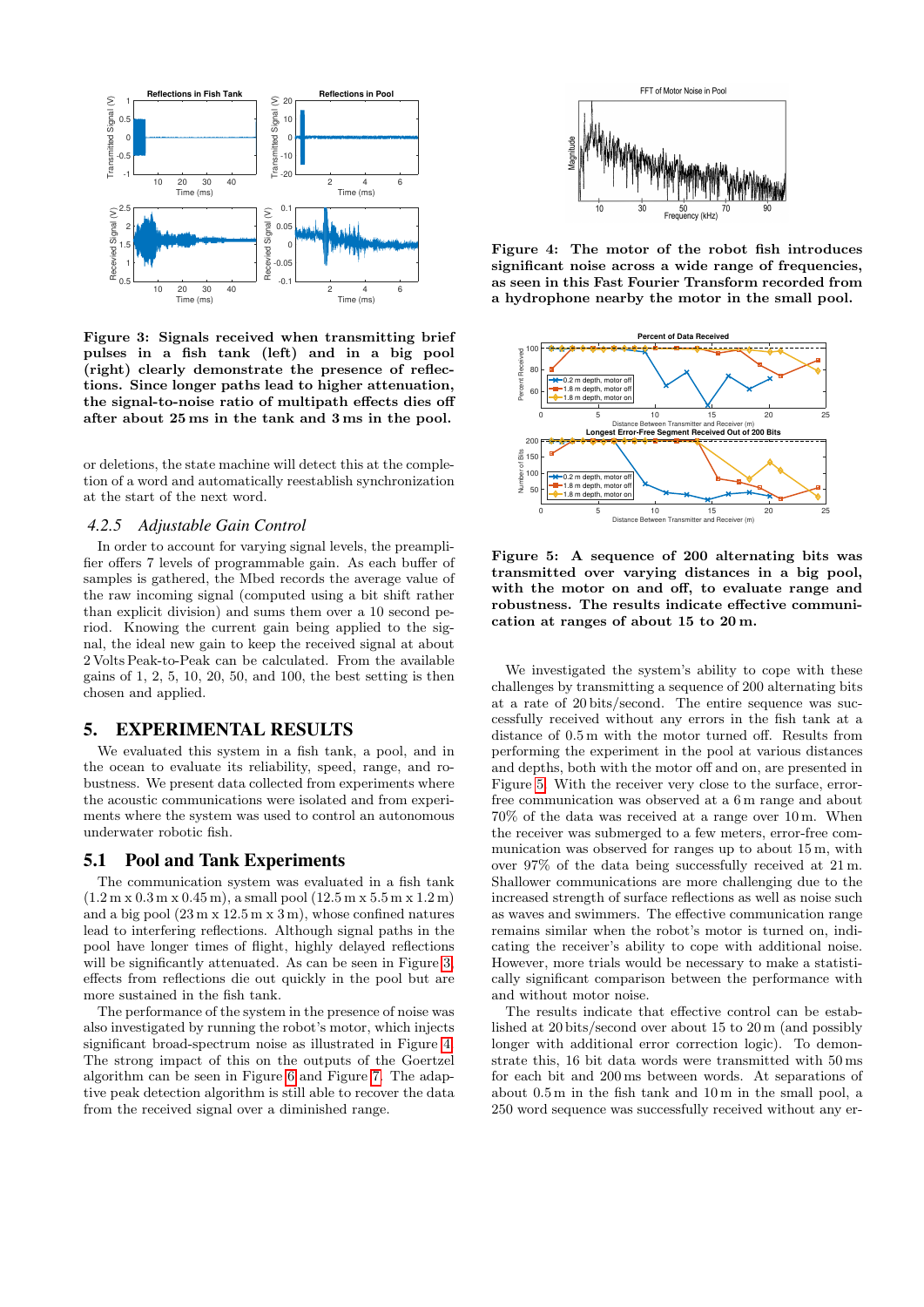

<span id="page-5-1"></span>Figure 6: Outputs of the Goertzel algorithm are plotted for experiments in the fish tank, and the dots above the signals indicate bit detections as determined by the peak detection algorithm. The outputs are very consistent without the motor on, although significant distortion occurs in the presence of motor noise (bottom) due to the highly reverberant environment. The data word is successfully detected in both cases.

rors. Examples of Goertzel algorithm outputs can be seen in Figure [6](#page-5-1) and Figure [7,](#page-5-2) where the experiment was performed in the tank and in the pool, respectively. The figures also indicate decisions of the adaptive peak detector to illustrate the demodulation. Peaks observed in the fish tank are very consistent, while peaks observed in the pool exhibit fluctuations due to the water's motion and to the drifting motion of the hydrophones. The significant interference caused by motor noise is also apparent in the figures via the distortion and attenuation observed with the motor on. Nevertheless, the peak detection algorithm is able to successfully identify the received bits and words in all cases.

## 5.2 Ocean Experiments: Robot Integration

Our system was used in an open ocean environment to remotely control a robotic fish. The desired fish state, encoded as a 16 bit word, was transmitted from the controller once per second using a bit rate of 20 bits/second. Operating the fish for over four hours throughout the course of three days, divers using this controller were able to successfully steer the robot in a complex underwater environment and observe marine life. Effective communication was established with the robot over a range of within 10 m when the robot's motor was off and within 5 m when the motor was on. These tests demonstrate the ability of the system to provide real time remote control of underwater systems in a real deployment environment.

## <span id="page-5-0"></span>6. CONCLUSIONS AND FUTURE WORK

An acoustic communication modem suitable for easy integration into a remotely controlled underwater robot has been described. All signal processing and data detection is performed using commercially available embedded devices,



<span id="page-5-2"></span>Figure 7: Outputs of the Goertzel algorithm are plotted for experiments in the small pool, and the dots above the signals indicate bit detections as determined by the peak detection algorithm. Varying attenuation is observed without the motor on as the hydrophones drift through varying regions of interference. Introducing motor noise (bottom) causes distortion, but the data is still recovered in both cases.

making it both compact and low-cost. In addition, the modulation and demodulation are both defined in software, making it versatile and facilitating alternate protocols.

The communication system was tested by itself both in a fish tank and in a pool, where multipath issues are substantial. Additionally, it was integrated into a robot fish and deployed in an ocean environment. Despite the limited processing power available at the receiver, the fish was successfully controlled over a few meters even in the presence of motor noise.

In the future, the Raspberry Pi of the transmitter could be replaced with a smaller microcontroller such as an Mbed to reduce transmitter complexity and size. Furthermore, we will aim to increase the data rate as well as the operable range of the modem. A conservative data rate was chosen based on the design requirements, but it can likely be increased by merely adjusting the protocol timing. Further data rate increases may also be gained by adjusting the tone detector frequency bin size to be more selective or by tuning the peak detection algorithm. Different modulation protocols can be implemented on the microcontroller to investigate their ability to operate in the presence of noise and varying signal channels. Finally, the modulation scheme can be extended to facilitate controlling multiple devices simultaneously.

#### 7. ACKNOWLEDGMENTS

This work was funded in part by NSF 1117178, NSF IIS1226883, and NSF Graduate Research Fellowship 1122374. We are grateful for this support. The authors declare no competing financial interests.